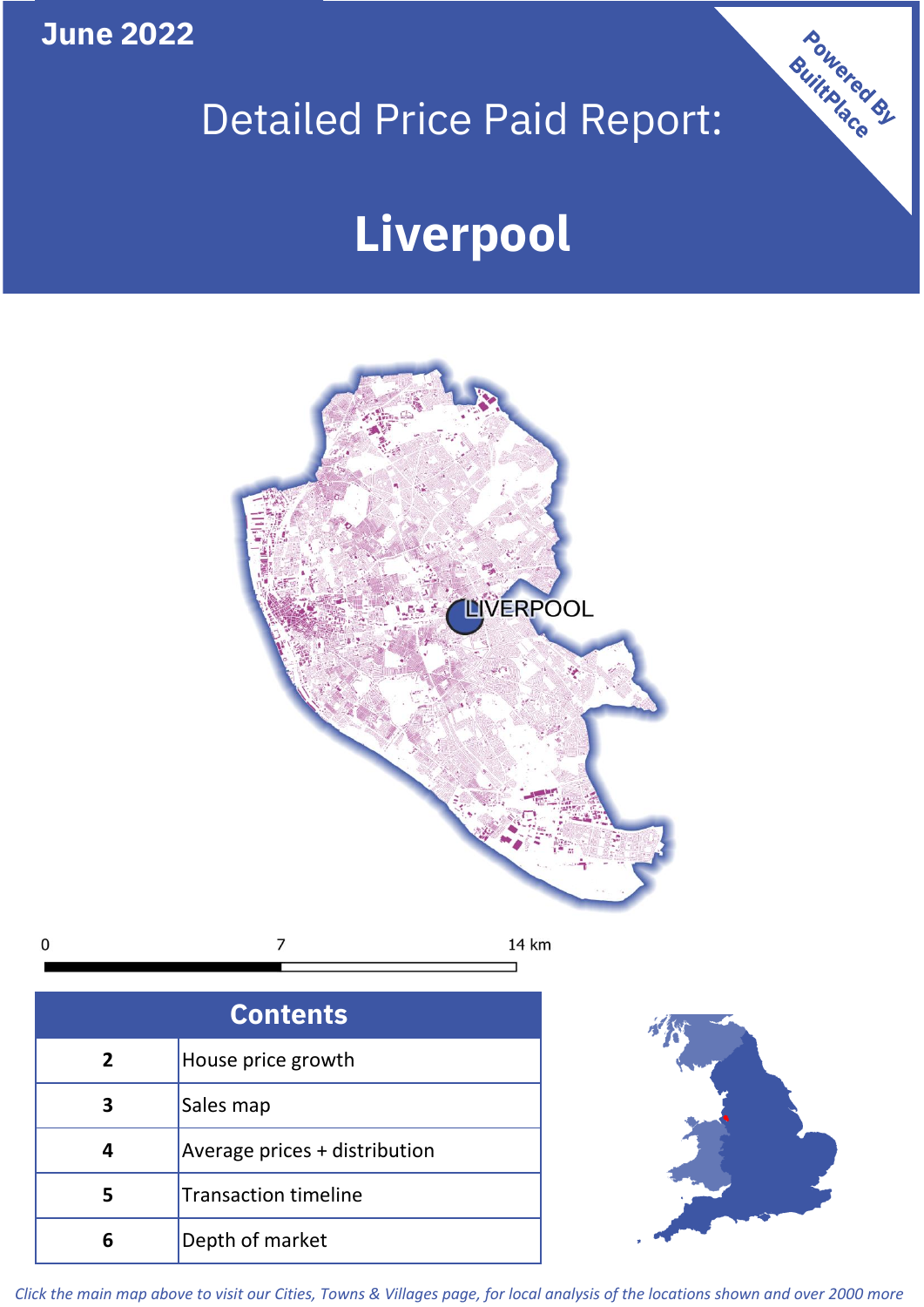#### **Headline Data**

|                     | <b>Current level</b> | 3 month | <b>Annual</b> | 5 year   | 10 year |
|---------------------|----------------------|---------|---------------|----------|---------|
| <b>House prices</b> | £174,890             | 5.3%    | 9.8%          | 44.1%    | 61.6%   |
| <b>Transactions</b> | 5,513                | $-8.7%$ | 12.2%         | $-17.9%$ | 52.5%   |

# **House Price Growth (April 2022 data)**

#### *Annual Change in House Prices*



House prices in Liverpool grew by 9.8% in the 12 months to April 2022 (based on 3-month smoothed data). By comparison national house prices grew by 10.7% and prices in the North West grew by 11.0% over the same period.

Liverpool house prices are now 33.8% above their previous peak in 2007, compared to +36.0% for the North West and +52.9% across England.



#### *Year-To-Date Change in House Prices, December to April*

Local prices have grown by 6.2% in 2022 so far, compared to growth of 7.3% over the same period last year.

#### *Source: OS OpenData; UK House Price Index (Contains HM Land Registry data © Crown copyright)*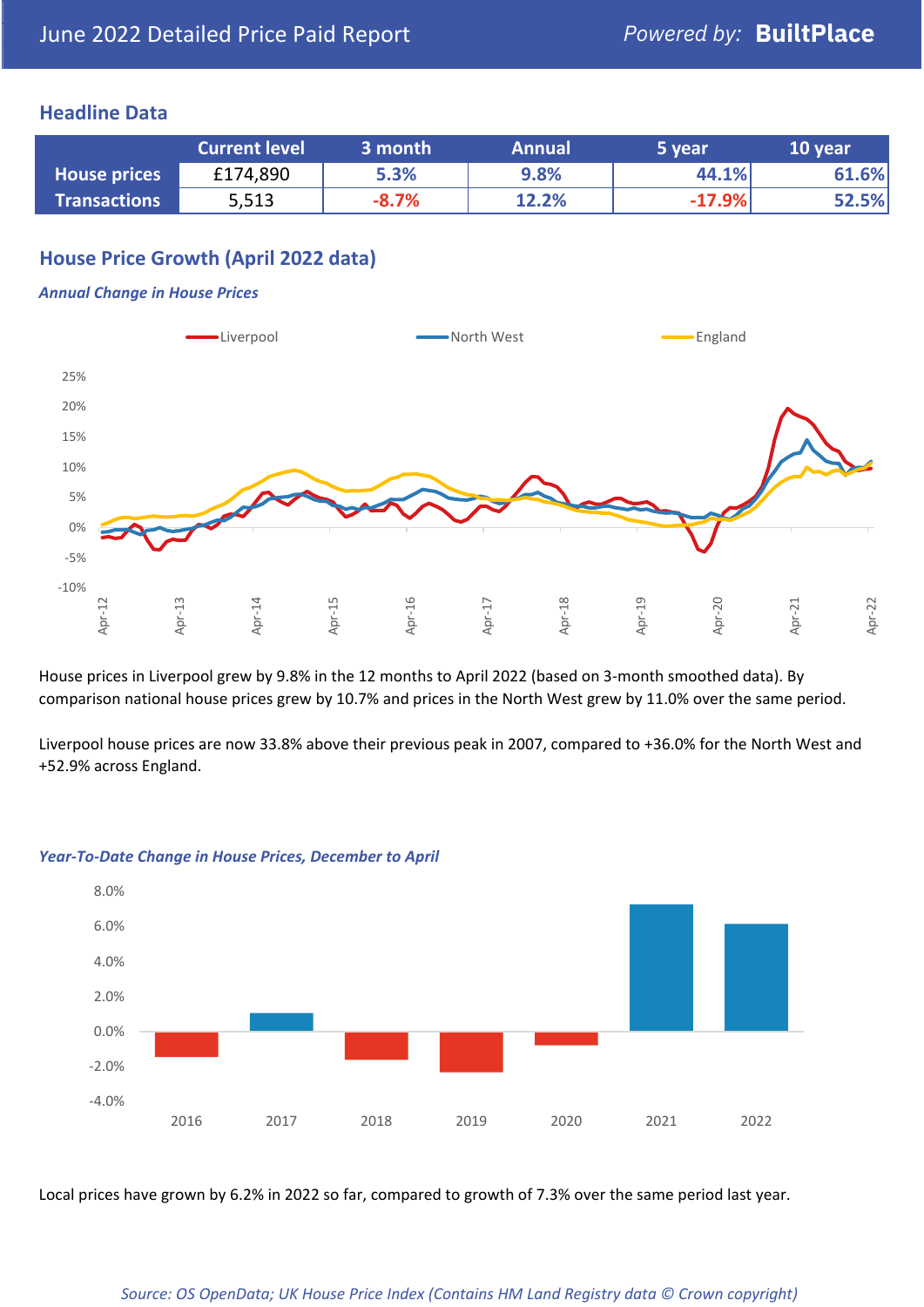# **House Price Map**

#### *12 months to April 2022*



*Each point is one postcode, coloured by the average value relative to all sales in this local authority (price bands are LA-specific quintiles).*

# **Map Key**

| Min      | <b>Max</b> |                            |
|----------|------------|----------------------------|
| Up to    | £88,000    | 1st quintile / lowest 20%  |
| £88,000  | £120,000   | 2nd quintile               |
| £120,000 | £160,000   | 3rd quintile               |
| £160,000 | £235,000   | 4th quintile               |
| £235,000 | and over   | 5th quintile / highest 20% |

### *Source: OS OpenData; UK House Price Index (Contains HM Land Registry data © Crown copyright)*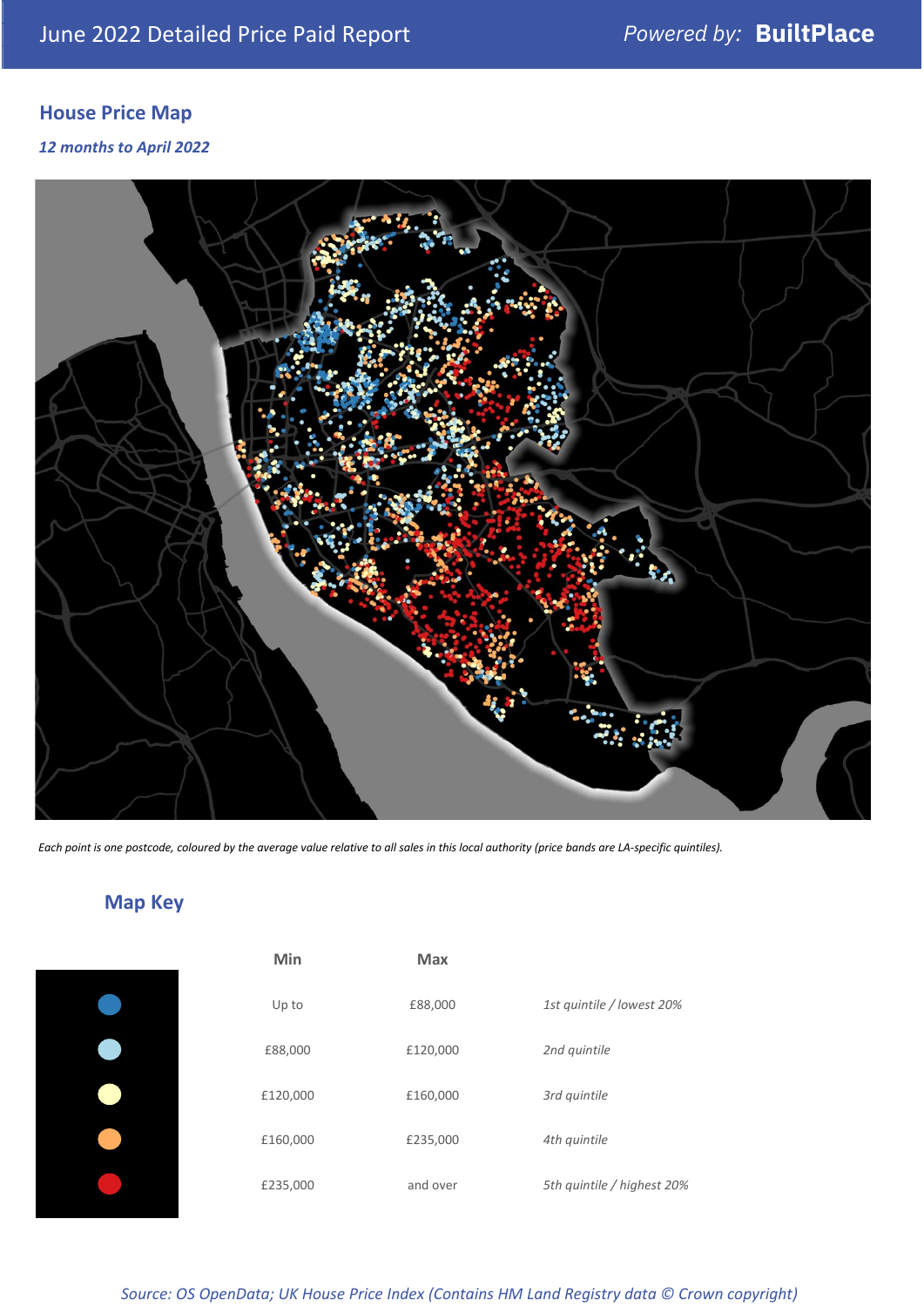# **Average House Price by Property Type**

#### *12 months to April 2022*



|                 | <b>New</b> | <b>Second hand</b> |  |  |
|-----------------|------------|--------------------|--|--|
| <b>Flat</b>     | £139,855   | £140,642           |  |  |
| <b>Terraced</b> | £342,998   | £138,477           |  |  |
| Semi-detached   | £502,162   | £226,860           |  |  |
| <b>Detached</b> | £648,996   | £397,329           |  |  |

# **House Price Distribution by Year**

*All properties, by price band and calendar year (2020 = year to date)*

|                    | 1997 | 2002 | 2007 | 2012 | 2017 | 2019 | 2020 |
|--------------------|------|------|------|------|------|------|------|
| <b>Under £100k</b> | 96%  | 81%  | 35%  | 44%  | 42%  | 28%  | 23%  |
| £100-200k          | 4%   | 17%  | 53%  | 43%  | 41%  | 44%  | 49%  |
| £200-300k          | 0%   | 2%   | 8%   | 8%   | 11%  | 16%  | 18%  |
| £300-400k          | 0%   | 0%   | 2%   | 2%   | 3%   | 6%   | 5%   |
| £400-500k          | 0%   | 0%   | 1%   | 1%   | 1%   | 3%   | 2%   |
| <b>£500k-1m</b>    | 0%   | 0%   | 0%   | 1%   | 1%   | 2%   | 3%   |
| £1-2m              | 0%   | 0%   | 0%   | 0%   | 0%   | 0%   | 0%   |
| <b>Over £2m</b>    | 0%   | 0%   | 0%   | 0%   | 0%   | 0%   | 0%   |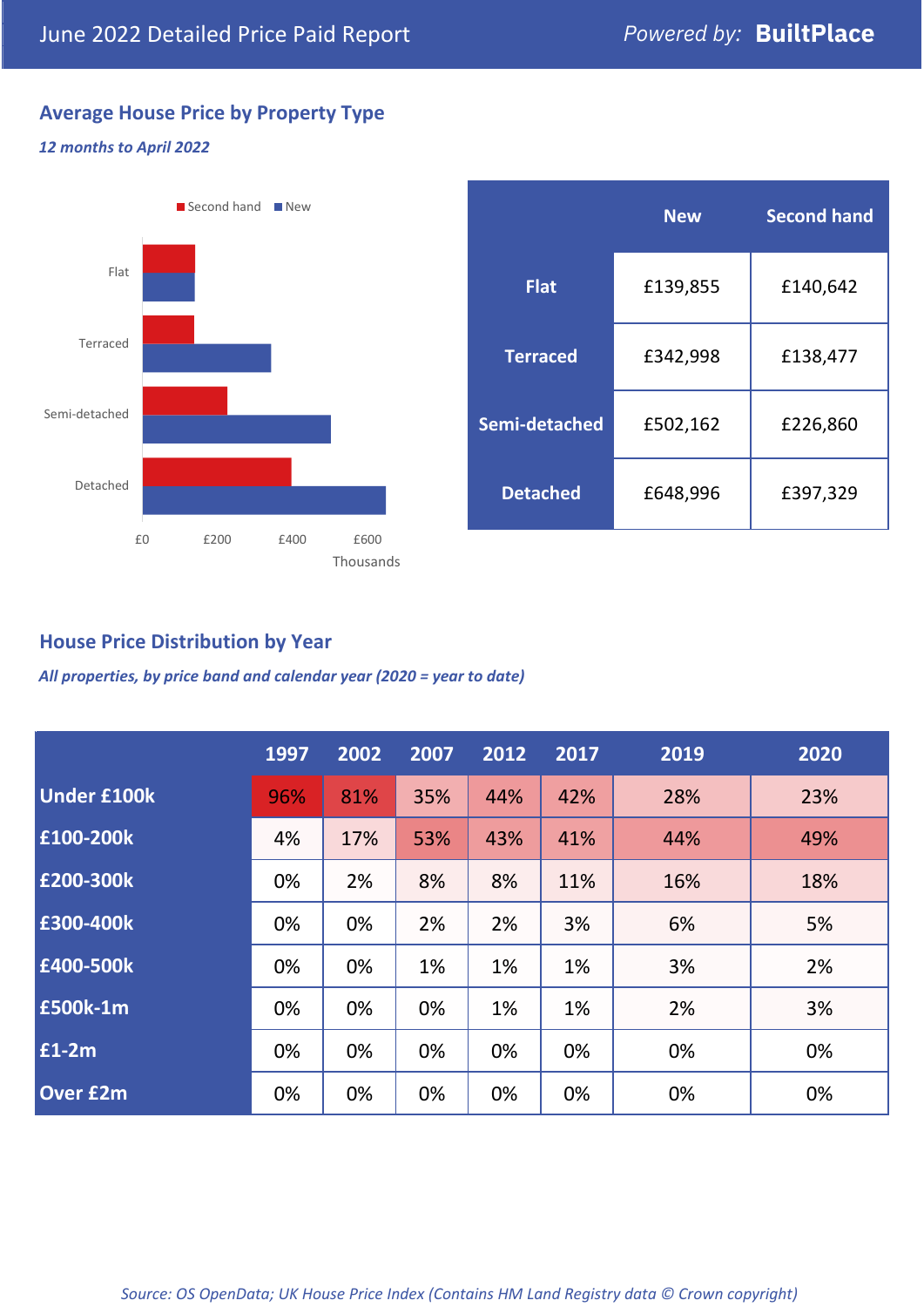# **Transactions (February 2022 data)**

*Annual Transactions, Indexed (2001-05 average = 100)*



There were 5,513 transactions in Liverpool during the 12 months to February 2022. This is 61% of the average from 2001- 05 and suggests activity is significantly below pre-downturn levels.

Transactions in Liverpool have fallen by 5.8% since 2014, compared to changes of +3.4% for North West and -7.7% for England.



#### *Cash and New Build Sales as % of Total, by Year*

*Note: The data on this page EXCLUDES transactions identified as transfers under a power of sale/repossessions, buy-to-lets (where they can be identified by a mortgage), and transfers to non-private individuals - i.e. it comprises only Land Registry 'A' data.*